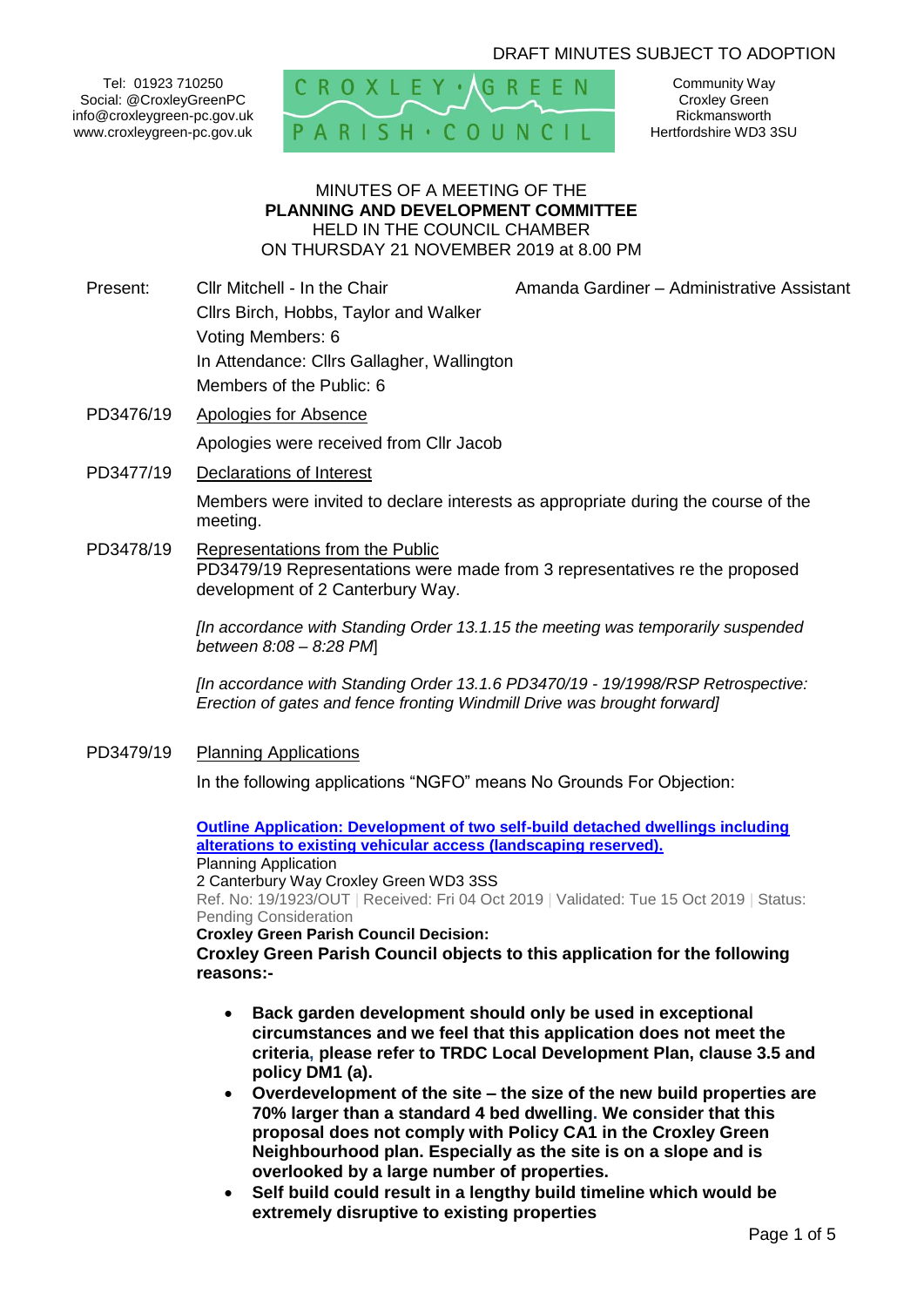- **Narrow and unsafe access to the site - there is a lack of storage space for building materials**
- **The plan includes subterranean living which is not deemed to be appropriate to health and wellbeing of occupiers**
- **The Badger Method Statement does not include the badger set in No 22 Dover Way with a pass through to 2 Canterbury Way**
- **The excavation of the basements will disrupt the badger sets due to vibration and multiple journeys to move earth spoil away from the site**
- **The triangle of land excluded from the development includes TPO Trees – there is no indication of who will be responsible for them in future and how access to them will be obtained**
- **The Arboricultural Report says the trees are of low value, but local residents consider them very valuable assets for wildlife**
- **Due to the topography and close proximity of proposed buildings to neighbouring properties this will result in a loss of privacy**
- **Car Parking Guidelines state that a 4 bed house should have 3 parking spaces, the plan only shows 2 per property**
- **Gated development is in contradiction of the Croxley Green Neighbourhood Plan point 5.2.6 on page 39**

#### **[Single storey front extension](https://www3.threerivers.gov.uk/online-applications/applicationDetails.do?activeTab=summary&keyVal=PZXFYVQFH3A00&prevPage=inTray)**

Planning Application 77 Durrants Drive Croxley Green WD3 3NY Ref. No: 19/2082/FUL | Received: Fri 25 Oct 2019 | Validated: Tue 05 Nov 2019 | Status: Pending Consideration **Croxley Green Parish Council Decision: NGFO**

#### **[Part Retrospective: Ground floor rear extension](https://www3.threerivers.gov.uk/online-applications/applicationDetails.do?activeTab=summary&keyVal=Q0LADZQFH7A00&prevPage=inTray)**

Planning Application 22 Pevensey Way Croxley Green WD3 3FX

Ref. No: 19/2151/RSP | Received: Thu 07 Nov 2019 | Validated: Thu 07 Nov 2019 | Status: Pending Consideration

**Croxley Green Parish Council Decision: Croxley Green Parish Council supports the concerns of No 30 Scarborough Drive re loss of privacy. If the officer is minded to approve the application then CGPC wish for it to be discussed by the TRDC planning committee.**

#### **[Single storey extension to rear of property with flat roof](https://www3.threerivers.gov.uk/online-applications/applicationDetails.do?activeTab=summary&keyVal=Q0YK4OQFH9G00&prevPage=inTray)**

Planning Application

99 New Road Croxley Green WD3 3EN

Ref. No: 19/2192/FUL | Received: Thu 14 Nov 2019 | Validated: Mon 18 Nov 2019 | Status: Pending Consideration

**Croxley Green Parish Council Decision: If there are any comments from the neighbours, can the case officer please take note.**

**[Conversion of garage into habitable space with front extension and replacement roof of](https://www3.threerivers.gov.uk/online-applications/applicationDetails.do?activeTab=summary&keyVal=Q103L6QFH9P00&prevPage=inTray)  [existing side extension](https://www3.threerivers.gov.uk/online-applications/applicationDetails.do?activeTab=summary&keyVal=Q103L6QFH9P00&prevPage=inTray)**

#### Planning Application

11 Lewes Way Croxley Green WD3 3SN Ref. No: 19/2198/FUL | Received: Fri 15 Nov 2019 | Validated: Mon 18 Nov 2019 | Status: Pending Consideration

**Croxley Green Parish Council Decision: NGFO**

**[Two-storey infill front extension and single storey rear extension](https://www3.threerivers.gov.uk/online-applications/applicationDetails.do?activeTab=summary&keyVal=Q0QU9EQFH8000&prevPage=inTray)** Planning Application 58 Winton Drive Croxley Green WD3 3RA Ref. No: 19/2167/FUL | Received: Sun 10 Nov 2019 | Validated: Fri 15 Nov 2019 | Status: Pending Consideration **Croxley Green Parish Council Decision: NGFO**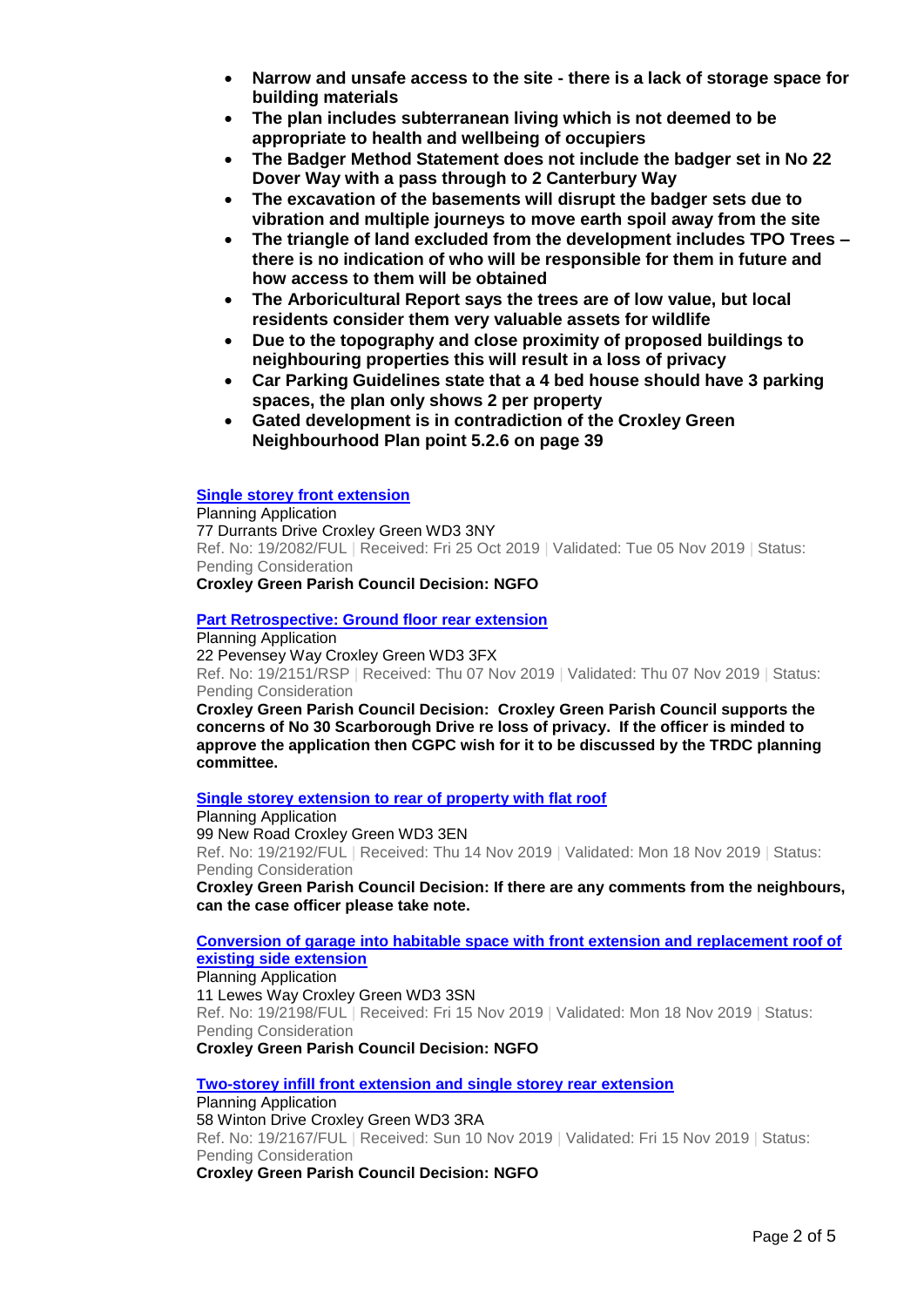**[Demolition and erection of detached garage, replacement boundary wall / fencing](https://www3.threerivers.gov.uk/online-applications/applicationDetails.do?activeTab=summary&keyVal=Q103LLQFH9S00&prevPage=inTray)** Planning Application 15 The Green Croxley Green WD3 3HN Ref. No: 19/2199/FUL | Received: Fri 15 Nov 2019 | Validated: Mon 18 Nov 2019 | Status: Pending Consideration **Croxley Green Parish Council Decision: Croxley Green Parish Council has no objection to this application, provided the materials chosen harmonise with the house.**

**[Front extension and increase in height of existing garage](https://www3.threerivers.gov.uk/online-applications/applicationDetails.do?activeTab=summary&keyVal=PZVA7NQFH2S00&prevPage=inTray)** Planning Application 177 New Road Croxley Green WD3 3HB Ref. No: 19/2070/FUL | Received: Thu 24 Oct 2019 | Validated: Fri 15 Nov 2019 | Status: Pending Consideration **Croxley Green Parish Council Decision: NGFO**

## PD3480/19 Recent Decisions by Thee Rivers District Council

| <b>Approved</b><br><b>Application:</b><br><b>Address:</b><br><b>Application No:</b><br><b>CGPC Decision</b><br><b>TRDC Decision</b> | Retrospective: Single storey rear extension<br>84 Barton Way Croxley Green WD3 3QA<br>19/1808/RSP<br>CGPC has no comment on Planning but is concerned<br>whether building regulations have been complied with.<br>Approved |
|-------------------------------------------------------------------------------------------------------------------------------------|----------------------------------------------------------------------------------------------------------------------------------------------------------------------------------------------------------------------------|
| <b>Application:</b><br>Address:                                                                                                     | Single storey rear extension<br>The Old House 3 Watford Road Croxley Green WD3<br>3DL                                                                                                                                      |
| <b>Application No:</b>                                                                                                              | 19/1713/FUL                                                                                                                                                                                                                |
| <b>CGPC Decision</b>                                                                                                                | <b>NGFO</b>                                                                                                                                                                                                                |
| <b>TRDC Decision</b>                                                                                                                | Approved                                                                                                                                                                                                                   |
| <b>Application:</b><br><b>Address:</b>                                                                                              | Creation of a vehicular crossover.<br>274 Watford Road Croxley Green WD3 3DD                                                                                                                                               |
| <b>Application No:</b><br><b>CGPC Decision</b>                                                                                      | 19/1830/FUL<br>CGPC noted the application is within the proposed CPZ<br>area.                                                                                                                                              |
| <b>TRDC Decision</b>                                                                                                                | Approved                                                                                                                                                                                                                   |
| <b>Application:</b>                                                                                                                 | Front porch and two storey side and rear extension and<br>single storey rear extension.                                                                                                                                    |
| <b>Address:</b>                                                                                                                     | 50 Harvey Road Croxley Green Rickmansworth<br>Hertfordshire WD3 3BT                                                                                                                                                        |
| <b>Application No:</b>                                                                                                              | 19/1779/FUL                                                                                                                                                                                                                |
| <b>CGPC Decision</b>                                                                                                                | <b>NGFO</b>                                                                                                                                                                                                                |
| <b>TRDC Decision</b>                                                                                                                | Approved                                                                                                                                                                                                                   |
| <b>Application:</b>                                                                                                                 | Construction of single storey front, side and rear<br>extensions and change of use of ground floor from retail<br>(Use Class A1) to two one bedroom flats (Use Class C3)                                                   |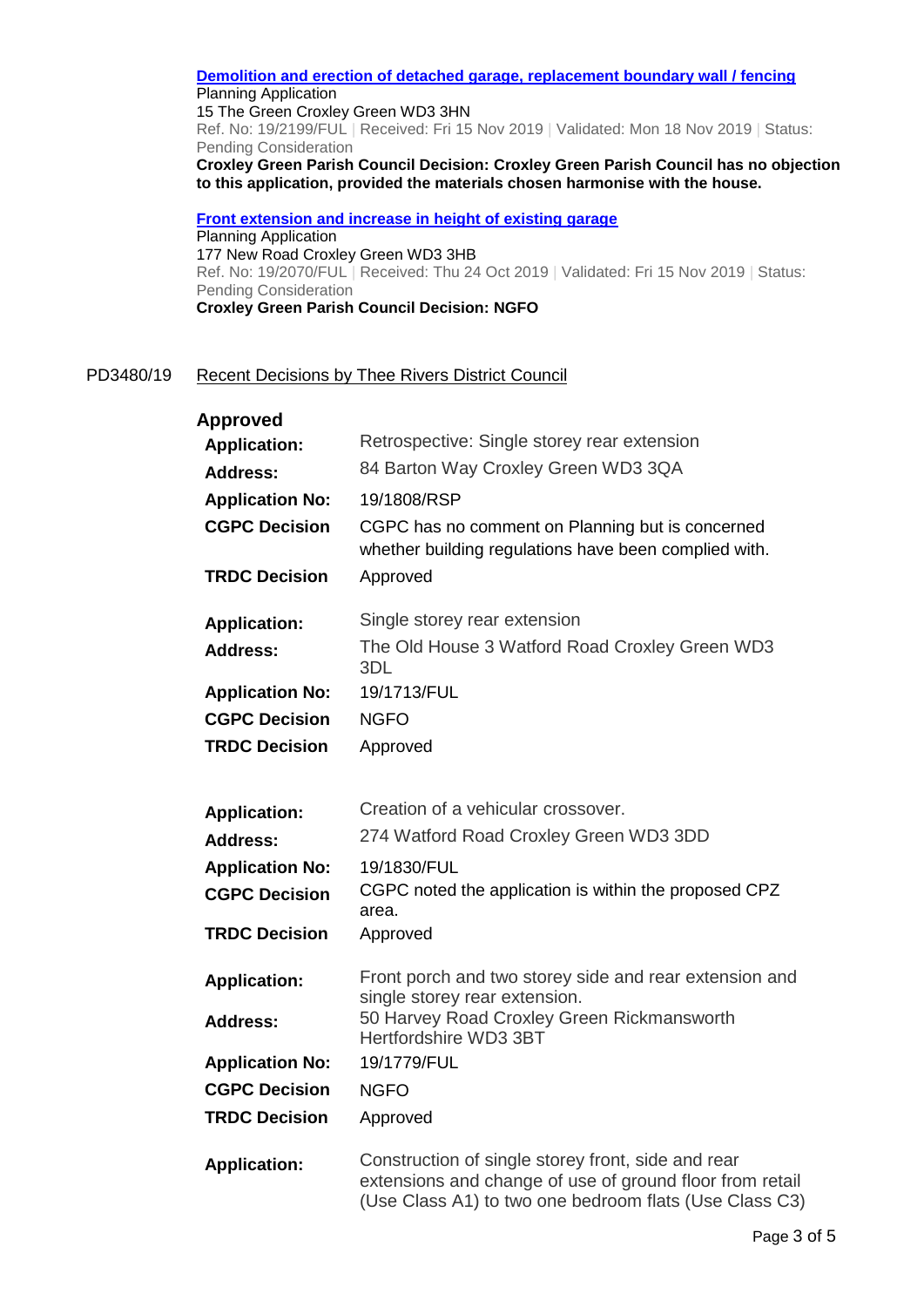| <b>Address:</b>                        | 175 New Road Croxley Green Rickmansworth<br>Hertfordshire WD3 3HB                                             |
|----------------------------------------|---------------------------------------------------------------------------------------------------------------|
| <b>Application No:</b>                 | 19/1695/FUL                                                                                                   |
| <b>CGPC Decision</b>                   | <b>NGFO</b>                                                                                                   |
| <b>TRDC Decision</b>                   | Approved                                                                                                      |
| <b>Application:</b>                    | Single storey rear extension                                                                                  |
| <b>Address:</b>                        | 20 Durrants Drive Croxley Green WD3 3NP                                                                       |
| <b>Application No:</b>                 | 19/1821/FUL                                                                                                   |
| <b>CGPC Decision</b>                   | <b>NGFO</b>                                                                                                   |
| <b>TRDC Decision</b>                   | Approved                                                                                                      |
| <b>Application:</b>                    | Single storey rear extension                                                                                  |
| <b>Address:</b>                        | 62 Kenilworth Drive Croxley Green WD3 3NW                                                                     |
| <b>Application No:</b>                 | 19/1823/FUL                                                                                                   |
| <b>CGPC Decision</b>                   | <b>NGFO</b>                                                                                                   |
| <b>TRDC Decision</b>                   | Approved                                                                                                      |
|                                        | Single storey rear extension                                                                                  |
| <b>Application:</b><br><b>Address:</b> | 1 Manor Way Croxley Green WD3 3LU                                                                             |
| <b>Application No:</b>                 | 19/1842/FUL                                                                                                   |
|                                        | Croxley Green Parish Council objects to the application as                                                    |
|                                        |                                                                                                               |
| <b>CGPC Decision</b>                   | the proposed extension and storage unit will be contiguous                                                    |
| <b>TRDC Decision</b>                   | and there are concerns to the future<br>Approved                                                              |
|                                        |                                                                                                               |
| <b>Refused</b>                         |                                                                                                               |
| <b>Application:</b>                    | Re-siting of entrance and construction of front porch<br>extension, internal alterations and associated works |
|                                        | including removal of wall hung clay tiles at first floor<br>level to red brick external finish                |
| <b>Address:</b>                        | Elmcote House The Green Croxley Green                                                                         |
|                                        | Rickmansworth Hertfordshire WD3 3HN                                                                           |
| <b>Application No:</b>                 | 19/1796/FUL                                                                                                   |
| <b>CGPC Decision</b>                   | Refused                                                                                                       |

# **Withdrawn**

None Advised

PD3481/19 Appeals Against Planning Decisions

No appeals had been received.

PD3482/19 P&D Budget 2020/21

Members agreed to review the P&D Budget for 2020/21 before the next meeting and to discuss any updates required at the next P&D Committee Meeting on 5 December 2019.